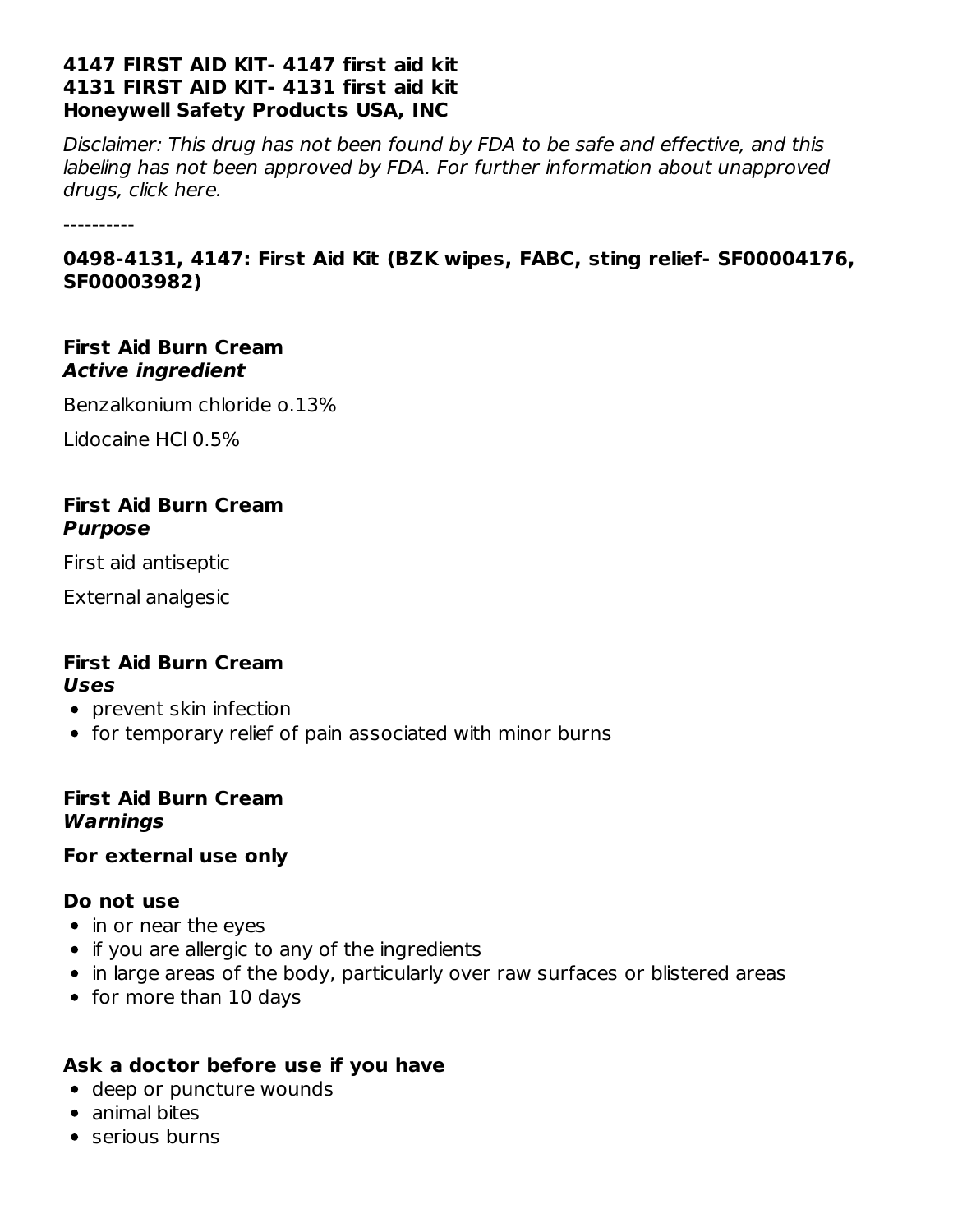## **Stop use and ask a doctor if**

- condition worsens
- symptoms persist for more than 7 days or clear up and occurs again within a few days

#### **First Aid Burn Cream Directions**

- **adults and children 2 years of age and older:**
- clean the affected area
- apply a small amount of this product (equal to the surface area of the tip of a finger) onto affected area 1 to 3 times daily
- may be covered with a sterile bandage
- children under 2 years of age: consult a doctor

#### **First Aid Burn Cream Other information**

- tamper evident sealed packets
- do not use if packet is opened or torn

#### **First Aid Burn Cream Inactive ingredients**

aloe barbadensis juice, cetyl alcohol, diazolidinyl urea, edetate disodium, glycerin, glyceryl stearate SE, methylparaben, mineral oil, PEG-100, propylene glycol, propylparaben, stearic acid, trolamine, water

### **First Aid Burn Cream Questions**

1-800-430-5490

#### **BZK Antiseptic Wipe Active ingredient**

Benzalkonium chloride 0.13%

#### **BZK Purpose**

First aid antiseptic

### **BZK Uses**

Antiseptic cleansing of face, hands, and body without soap and water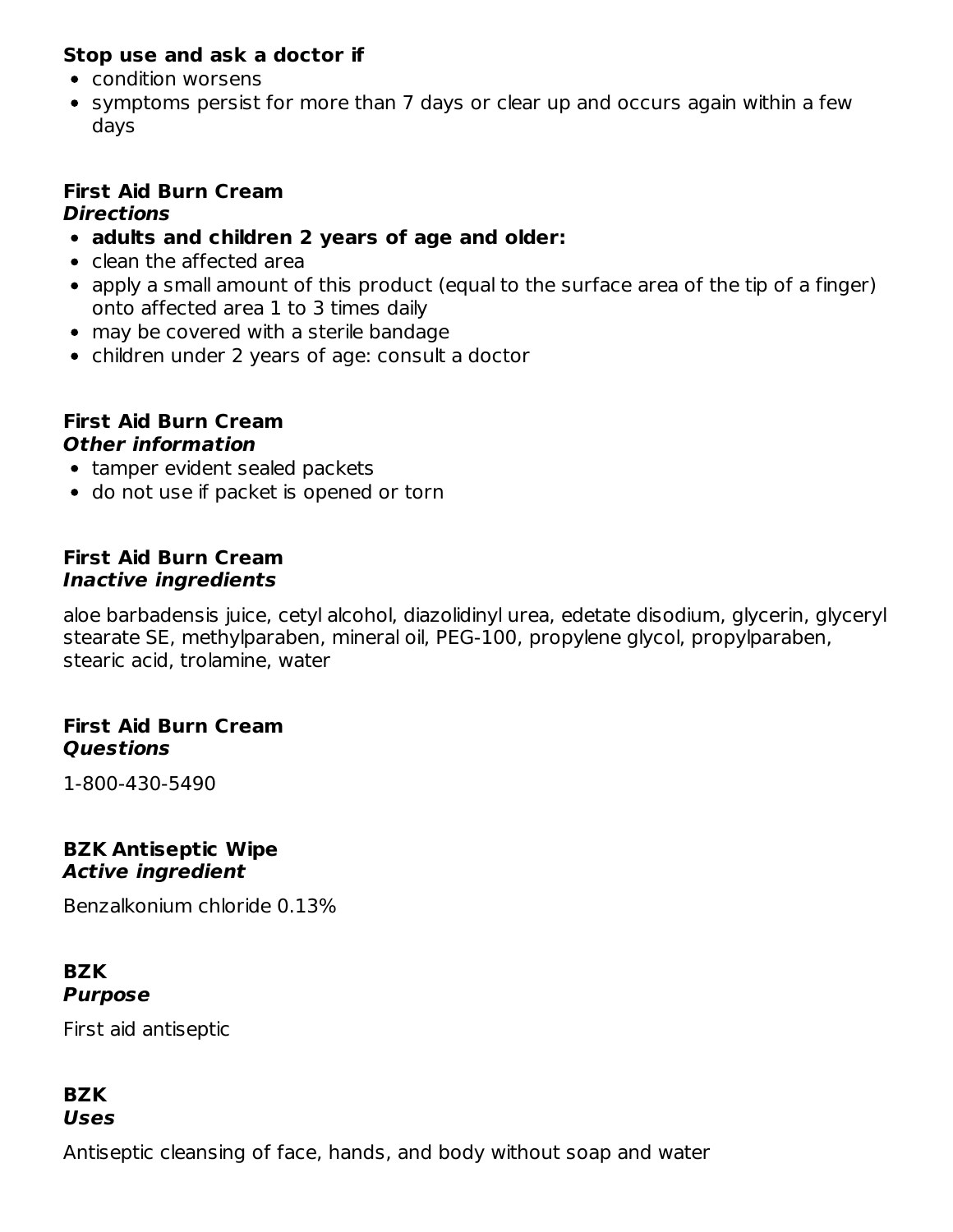## **BZK Warnings**

### **For external use only**

## **BZK**

#### **Do not use**

- in the eyes or over large areas of the body
- on mucous membranes
- on irritated skin
- in case of deep puncture wounds, animal bites or serious burns, consult a doctor
- longer than 1 week unless directed by a doctor

### **Stop use and ask a doctor if**

- if irritation, redness or other symptoms develop
- the condition persists or gets worse

## **Keep out of reach of children**

If swallowed, get medical help or contact a Poison Control Center right away.

#### **BZK Directions**

.tear open packet and use as a washcloth

## **BZK**

#### **Other information**

- store at room temperature  $15^{\circ}$  to 30  $^{\circ}$  C (59  $^{\circ}$  86  $^{\circ}$ F)
- do not reuse towelette

## **BZK Inactive ingredients**

water

## **BZK Questions**

1-800-430-5490

#### **Sting Relief Active ingredient**

Ethyl alcohol 50.0% Lidocaine HCl 2.0%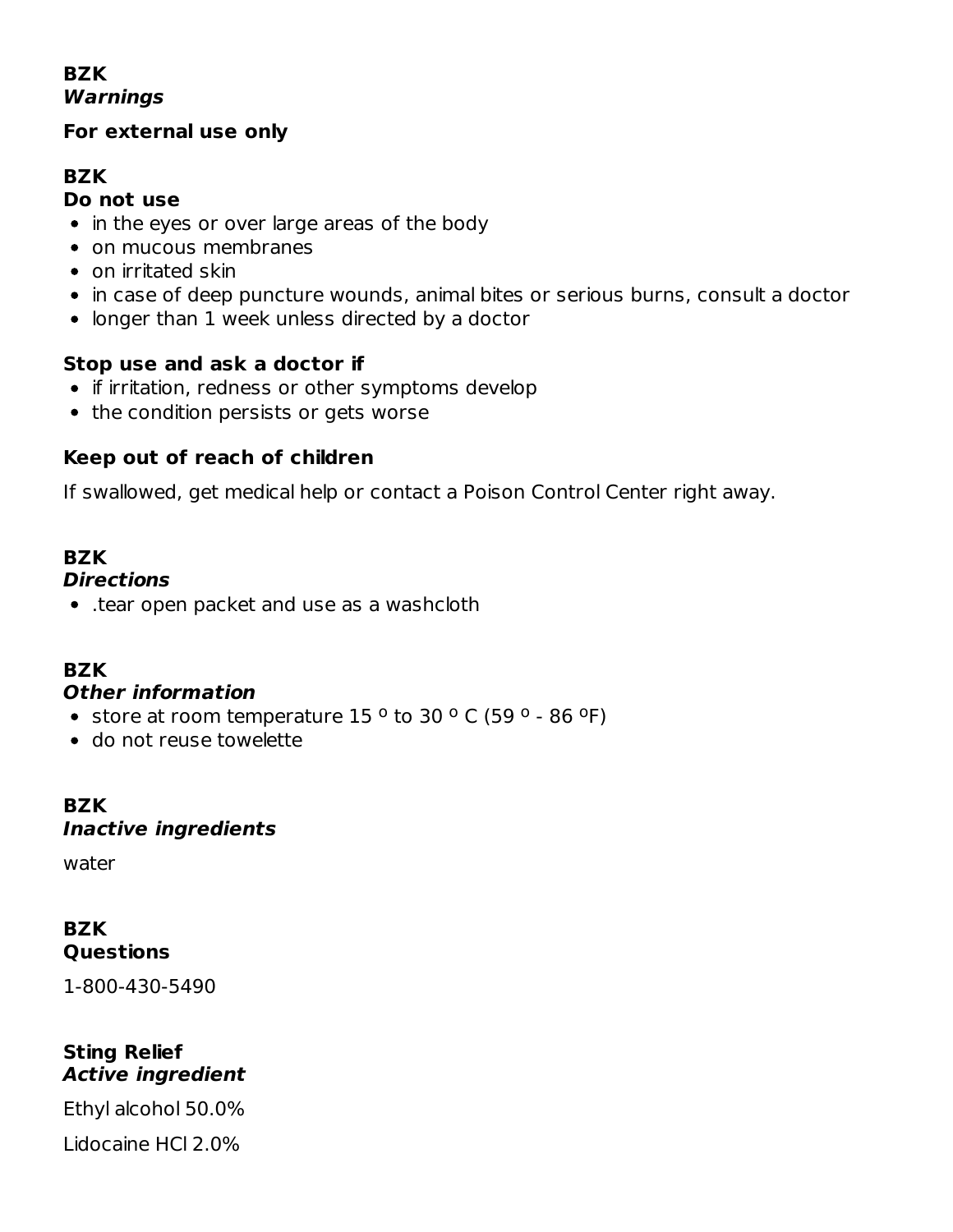## **Sting Relief Purpose**

Antiseptic

Topical pain relief

#### **Sting Relief Uses**

prevent infection in minor scrapes, and temporary relief of itching of insect bites

**Sting Relief Warnings**

### **For external use only**

**Flammable**, keep away from open fire or flame

### **Do not use**

- over large areas of the body
- $\bullet$  in eyes
- over raw or blistered areas

#### **Stop use and ask a doctor**

• if conditions worsen or persist for more than 7 days or clear up and occur again within a few days

### **Keep out of reach of children**

If swallowed, get medical help or contact a Poison Control Center right away

#### **Sting Relief Directions**

- **adults and children 2 years and older:** Apply to cleaned affected area not more than 3 times daily.
- children under 2 years of age: consult a doctor.

#### **Sting Relief Inactive ingredients**

benzalkonium chloride, menthol, and purified water

#### **Sting relief Questions or Comments**

1-800-430-5490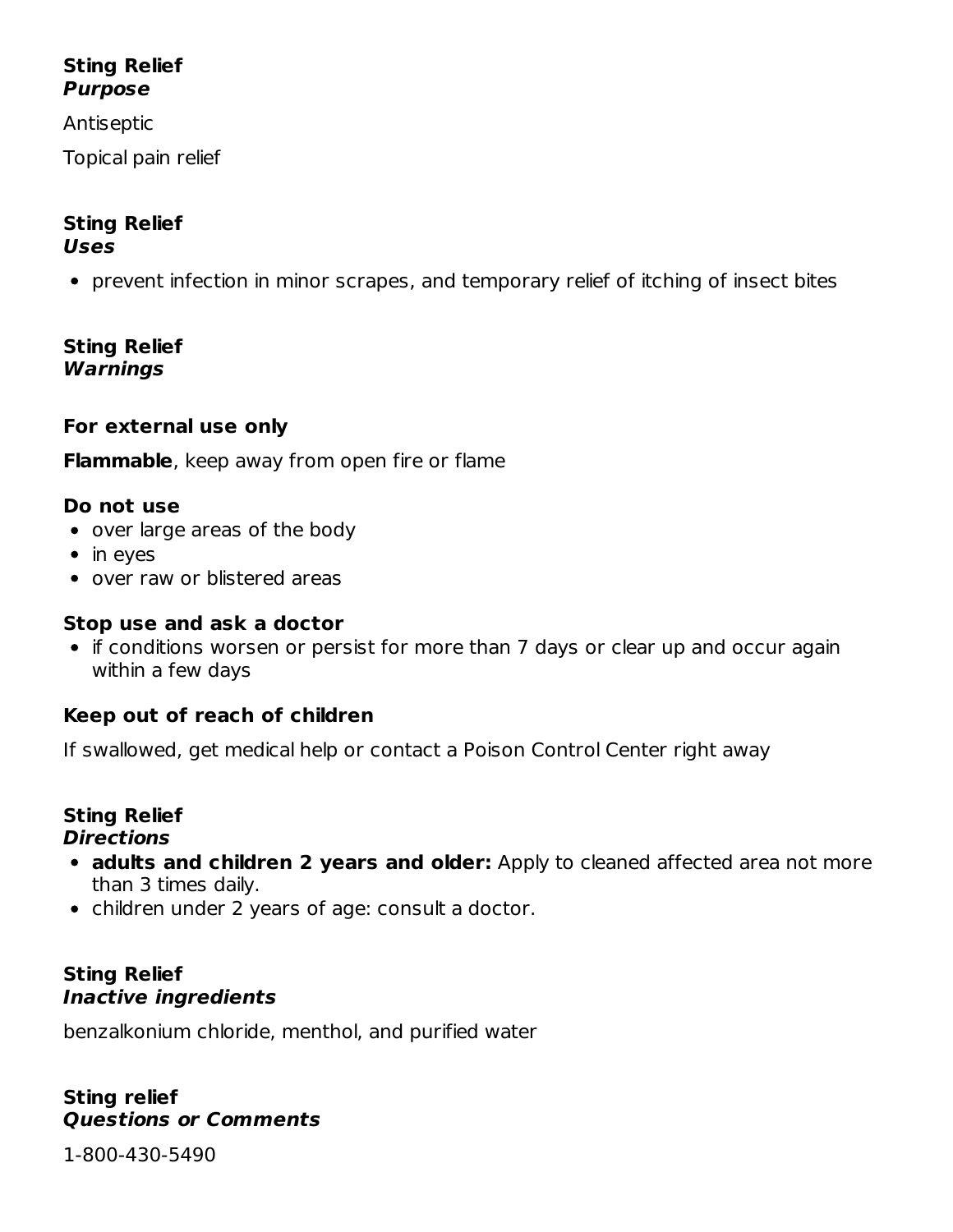#### **SF00004176 kit contents**

 FIRST AID BURN CREAM 6 PER TRIANGULAR BDG, NON-STERILE ADH TAPE, .5" X 2.5 YD, 2 PER GAUZE COMPRESS, 1728 SQ IN 1 FORCEPS & SCISSORS, 1 EA GAUZE PADS, 2" X 2", 6 PER GAUZE BANDAGE, 2" X 6 YD,2 PER INSTANT COLD PACK 4" X 6" BANDAGE COMP, 4" OFFSET, 1 PER ADHESIVE BDG,PLSTIC,1"X3"16PER BANDAGE COMBO PACK STING RELIEF WIPES 10 PER BOX NITRILE GLOVES 2PR BBP ANTIMCRBL ANTSPTC TWLETTS FIRST AID GUIDE ASHI CPR FILTERSHIELD 77-100 LBL STOCK 6-3/8"X4" LBL STOCK 4"X2-7/8" LBL STOCK 3"x1-7/8" KIT STL 24 UN WHITE 01

#### **SF00003982 Kit Contents**

 GAUZE BAND 1"X 6 YD, 4 PER ADHESIVE BDG,PLSTIC,1"X3"16PER ANTIMCRBL ANTSPTC TWLETTS ADHESIVE TAPE W/P 1/2"X 5 YD TWEEZER PLASTICS 4" FIRST AID GUIDE ASHI ABD COMBINE PAD 5" X 9" SCISSOR BDGE 4" RED PLS HDL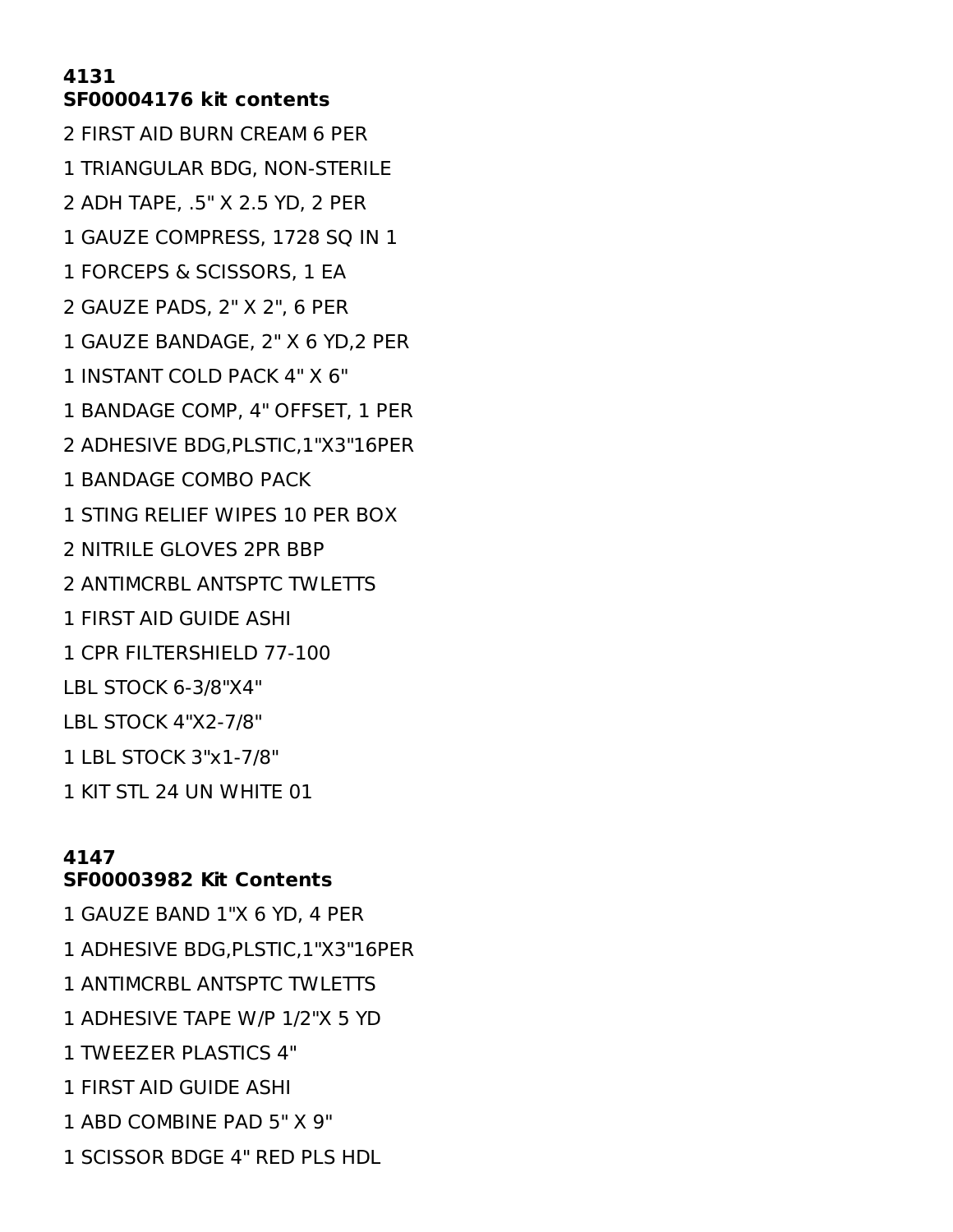LBL STOCK 6-3/8"X4" LBL STOCK 3"x1-7/8" PR LRG NITRILE GLVES ZIP BAG FIRST AID CREAM 1.0GR PKT EACH KIT, PP 16 UNIT FA SAFETEC STING RELIEF WIPES BULK TRI BNDG NON WOVEN 40"X40"X56" GAUZE PADS 3"X3" 12PLY WOVEN FINGERTIP BANDAGE 2" WOVEN KNUCKLE BANDAGE

**First Aid Burn Cream Principal Display Panel**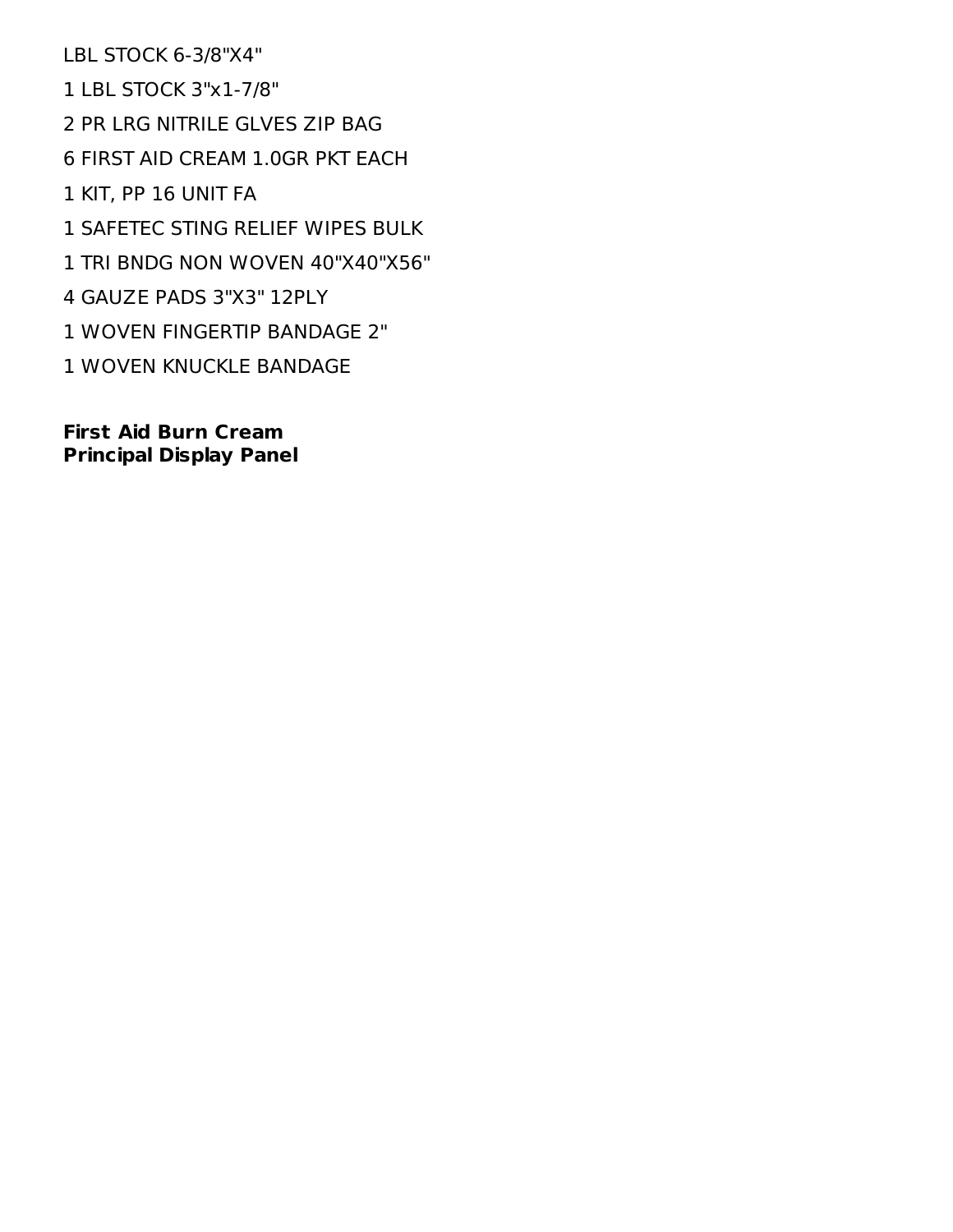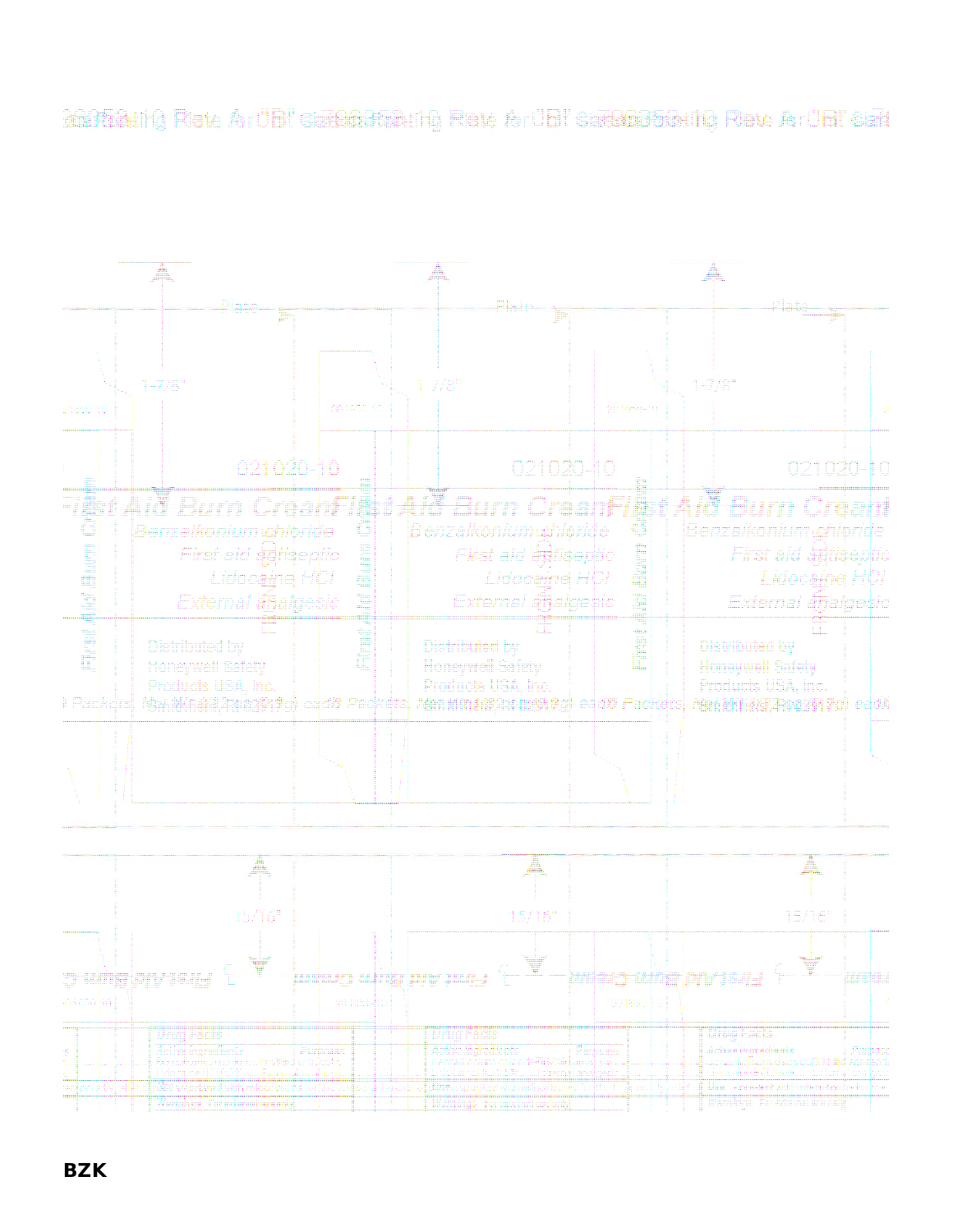## **Principal Display Panel**



| 47001083<br><b>Rev B</b> | Antiseptic Towelettes                                                                                                |
|--------------------------|----------------------------------------------------------------------------------------------------------------------|
|                          | <b>Drug Facts</b>                                                                                                    |
|                          | <b>Active Ingredient</b><br><b>Purpose</b><br>Benzalkonium chloride 0.133% w/v<br>First aid antiseptic               |
|                          | Uses<br>· antiseptic cleaning of face, hands and body without soap and water.<br>· air dries in seconds              |
|                          | Warnings<br>For external use only                                                                                    |
|                          | When using this product . do not use in the eyes or apply overlarge areas of the body                                |
|                          | · in case of deep or puncture wounds, animal bites, or serious bums<br>Ask a doctor before use                       |
|                          | Stop use and consult a doctor if<br>. irritation, redness or other symptoms develop condition persists or gets worse |
|                          | Do not use . I longer than 1 week unless directed by doctor                                                          |
|                          | Keep out of reach of children. If swallowed, get medical help or contact a Poison Control Center right away.         |
|                          | . tear open packet, unfold and use as washcloth<br><b>Directions</b>                                                 |
|                          | Other Information<br>· do not reuse towelette<br>·store at room temperature 15° -30° C(59° -86° F)                   |
|                          |                                                                                                                      |

**Sting Relief Principal Display Panel**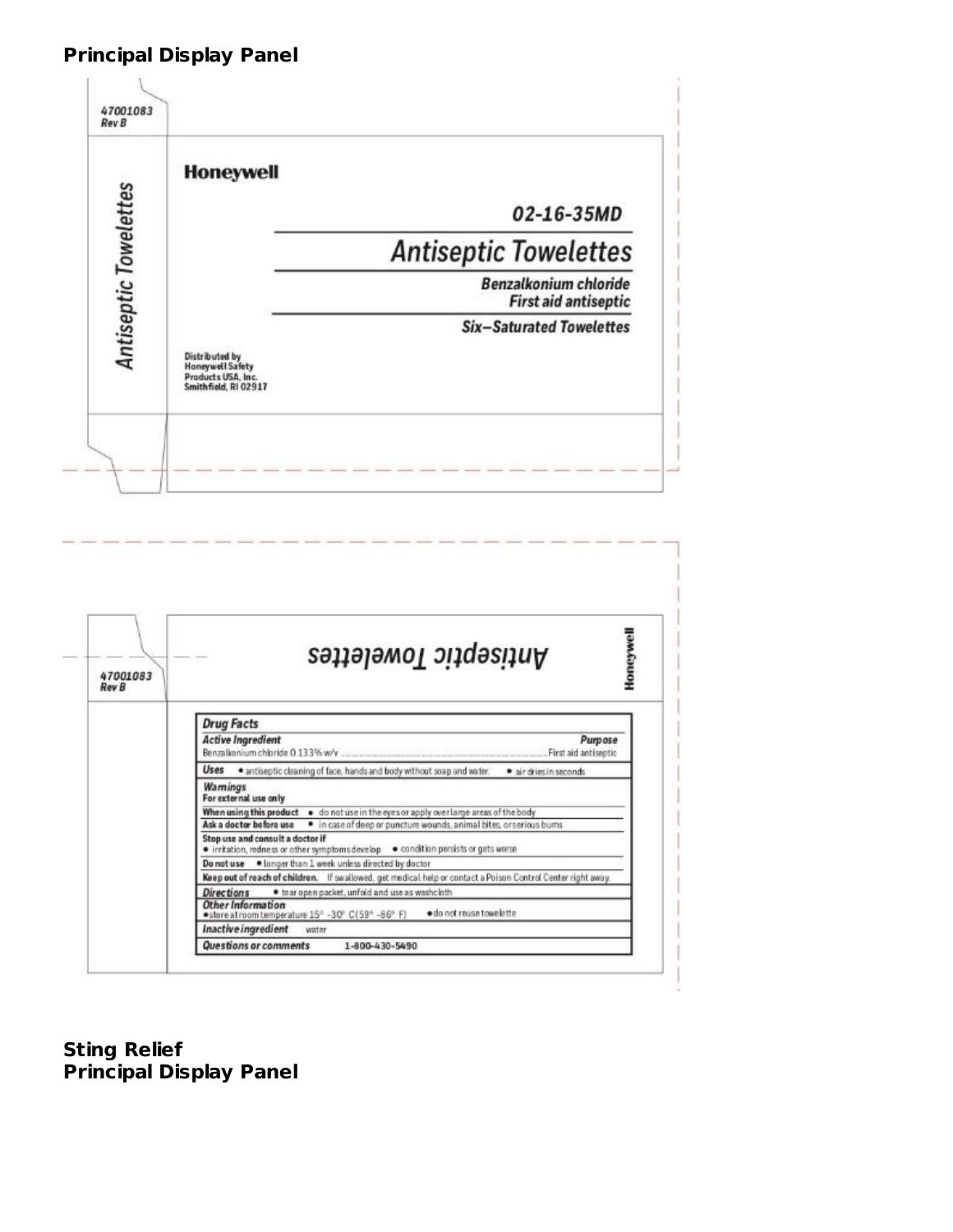

**4131 Kit Label SF00004176**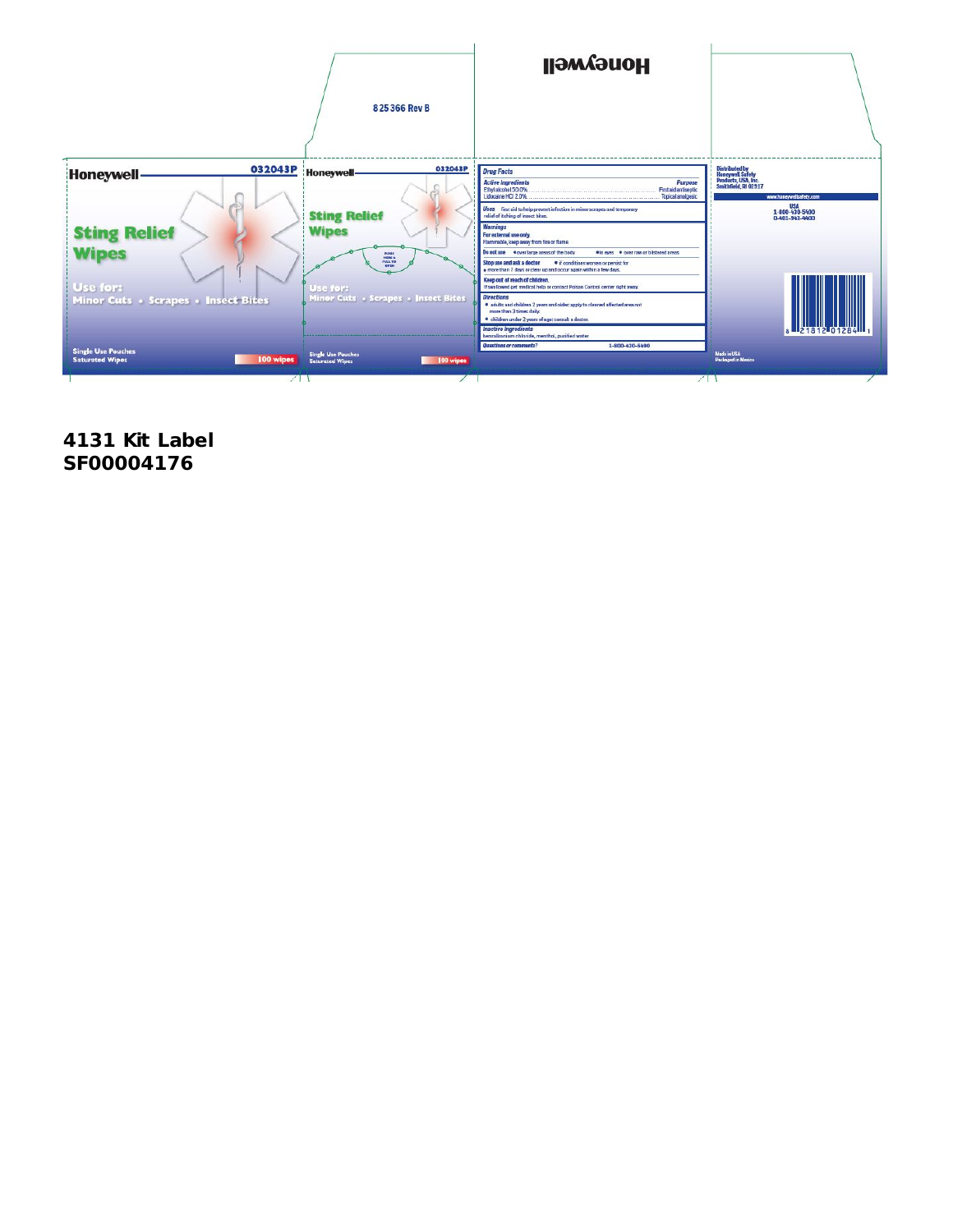

**4147 Kit Label SF00003982**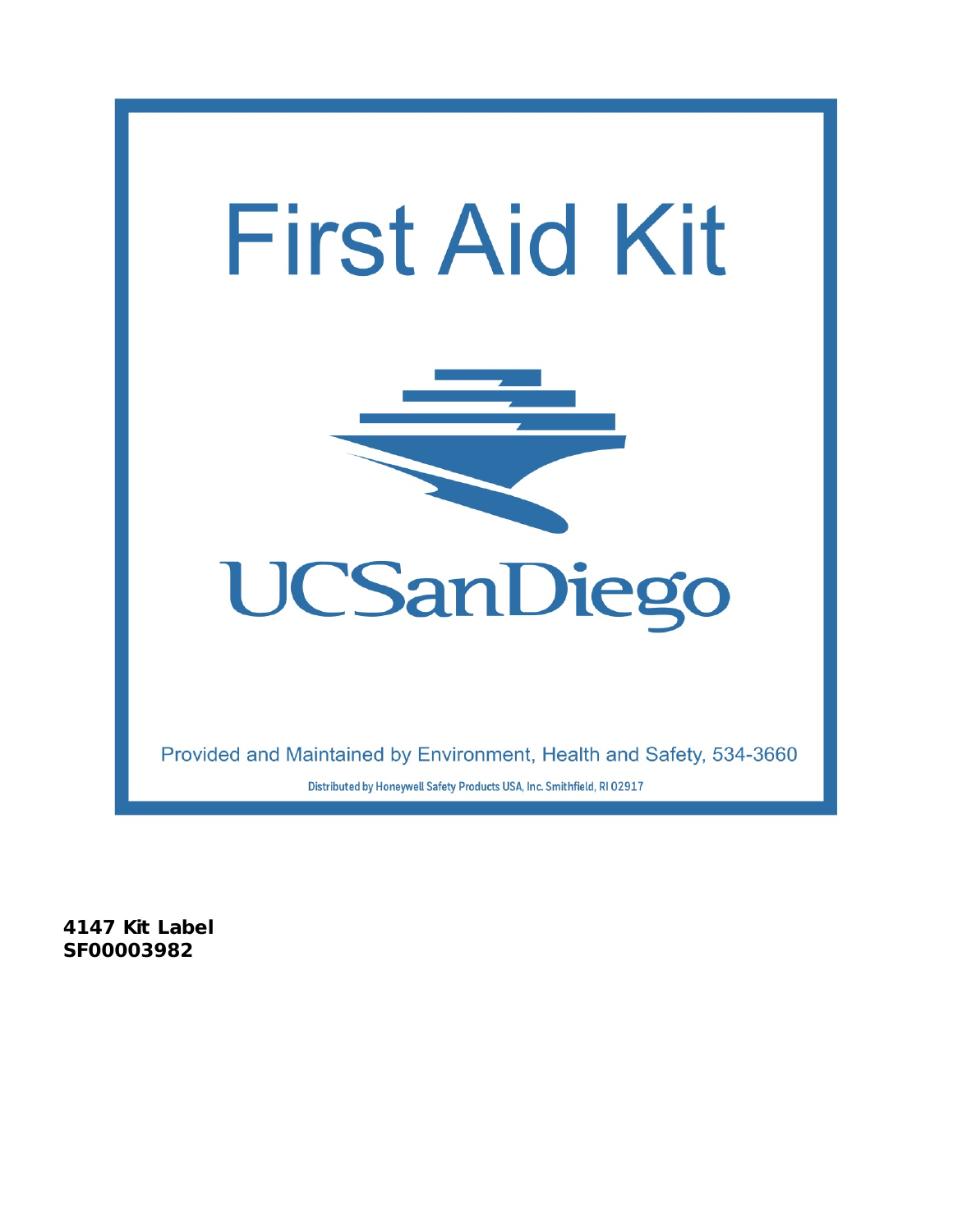

Distributed by Honeywell Safety Products USA, Inc. Smithfield, RI 02917

| <b>4147 FIRST AID KIT</b> |                            |                                                  |                  |                                       |                                     |  |
|---------------------------|----------------------------|--------------------------------------------------|------------------|---------------------------------------|-------------------------------------|--|
|                           | 4147 first aid kit kit     |                                                  |                  |                                       |                                     |  |
|                           |                            |                                                  |                  |                                       |                                     |  |
|                           | <b>Product Information</b> |                                                  |                  |                                       |                                     |  |
|                           | <b>Product Type</b>        | <b>HUMAN OTC DRUG</b>                            |                  | <b>Item Code (Source)</b>             | NDC:0498-4147                       |  |
|                           |                            |                                                  |                  |                                       |                                     |  |
|                           |                            |                                                  |                  |                                       |                                     |  |
| <b>Packaging</b>          |                            |                                                  |                  |                                       |                                     |  |
| #                         | <b>Item Code</b>           | <b>Package Description</b>                       |                  | <b>Marketing Start</b><br><b>Date</b> | <b>Marketing End</b><br><b>Date</b> |  |
| $\mathbf{1}$<br>01        | NDC:0498-4147-             | 1 in 1 KIT; Type 0: Not a Combination<br>Product |                  | 10/18/2018                            |                                     |  |
|                           |                            |                                                  |                  |                                       |                                     |  |
|                           | <b>Quantity of Parts</b>   |                                                  |                  |                                       |                                     |  |
| Part #                    |                            | <b>Package Quantity</b>                          |                  | <b>Total Product Quantity</b>         |                                     |  |
| Part 1                    | 1 POUCH                    |                                                  | $0.4$ mL         |                                       |                                     |  |
| Part 2                    | 6 PACKET                   |                                                  | 5.4 <sub>g</sub> |                                       |                                     |  |
| Part 3                    | 1 PACKET                   |                                                  | $1.4$ mL         |                                       |                                     |  |
|                           |                            |                                                  |                  |                                       |                                     |  |
|                           |                            |                                                  |                  |                                       |                                     |  |
|                           | Part 1 of 3                |                                                  |                  |                                       |                                     |  |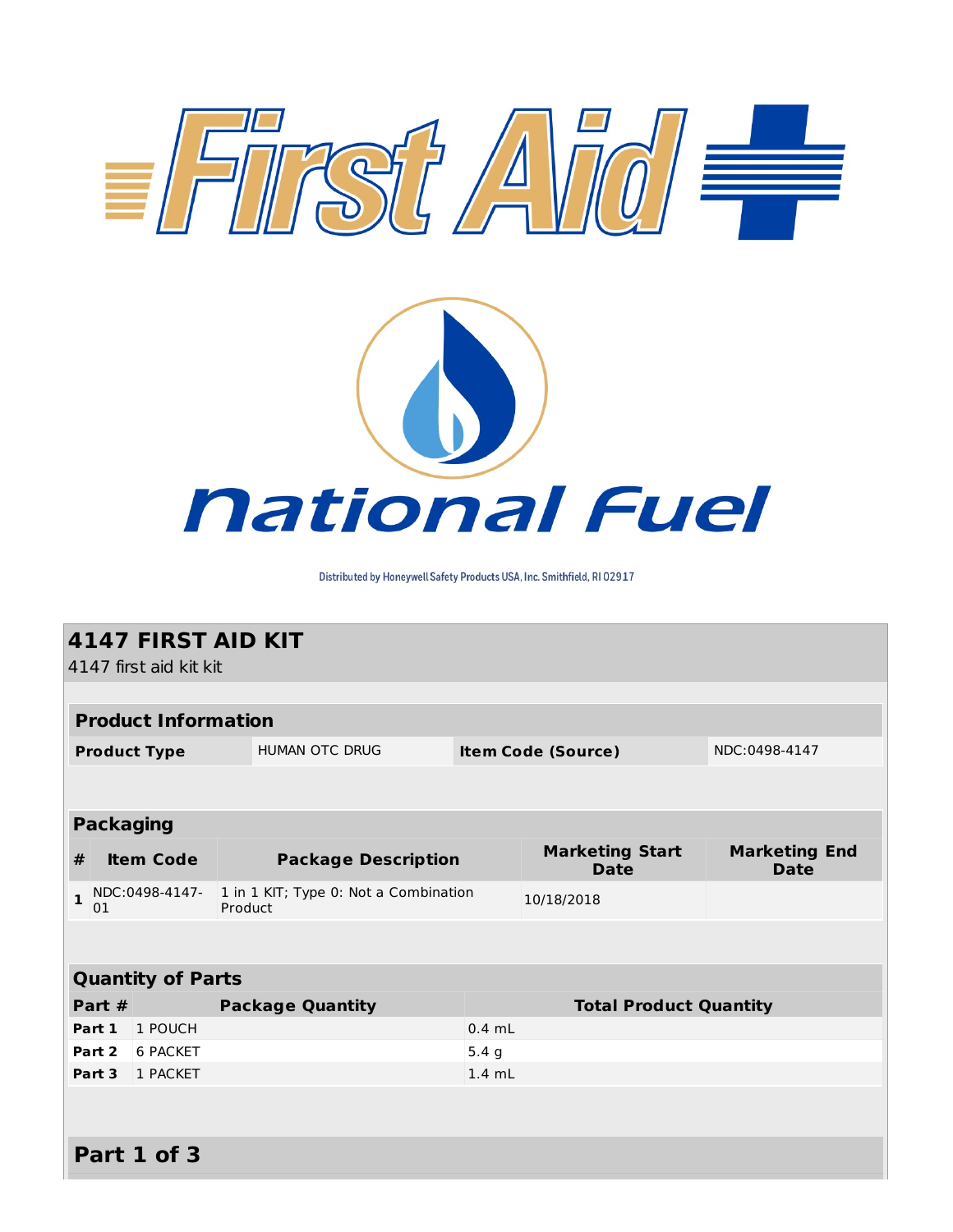# **STING RELIEF PAD**

ethyl alcohol, lidocaine swab

| <b>Product Information</b>                                                           |         |                        |                                                           |                                             |                                     |  |  |
|--------------------------------------------------------------------------------------|---------|------------------------|-----------------------------------------------------------|---------------------------------------------|-------------------------------------|--|--|
| <b>Item Code (Source)</b>                                                            |         |                        | NDC:0498-0733                                             |                                             |                                     |  |  |
| <b>Route of Administration</b>                                                       |         |                        | <b>TOPICAL</b>                                            |                                             |                                     |  |  |
|                                                                                      |         |                        |                                                           |                                             |                                     |  |  |
| <b>Active Ingredient/Active Moiety</b>                                               |         |                        |                                                           |                                             |                                     |  |  |
|                                                                                      |         | <b>Ingredient Name</b> |                                                           | <b>Basis of Strength</b>                    | <b>Strength</b>                     |  |  |
| UNII:98PI200987)                                                                     |         |                        | LIDOCAINE HYDROCHLORIDE (UNII: V13007Z41A) (LIDOCAINE -   | LIDOCAINE HYDROCHLORIDE<br><b>ANHYDROUS</b> | $20$ mg<br>in 1 mL                  |  |  |
|                                                                                      |         |                        | ALCOHOL (UNII: 3K9958V90M) (ALCOHOL - UNII:3K9958V90M)    | <b>ALCOHOL</b>                              | $0.5$ mL<br>in $1 \text{ mL}$       |  |  |
|                                                                                      |         |                        |                                                           |                                             |                                     |  |  |
| <b>Inactive Ingredients</b>                                                          |         |                        |                                                           |                                             |                                     |  |  |
|                                                                                      |         |                        | <b>Ingredient Name</b>                                    |                                             | <b>Strength</b>                     |  |  |
| <b>BENZALKONIUM CHLORIDE (UNII: F5UM2KM3W7)</b><br><b>MENTHOL (UNII: L7T10EIP3A)</b> |         |                        |                                                           |                                             |                                     |  |  |
| <b>WATER (UNII: 059QF0KO0R)</b>                                                      |         |                        |                                                           |                                             |                                     |  |  |
|                                                                                      |         |                        |                                                           |                                             |                                     |  |  |
|                                                                                      |         |                        |                                                           |                                             |                                     |  |  |
| <b>Packaging</b>                                                                     |         |                        |                                                           |                                             |                                     |  |  |
| <b>Item</b>                                                                          |         |                        |                                                           |                                             |                                     |  |  |
| #<br>Code                                                                            |         |                        | <b>Package Description</b>                                | <b>Marketing Start</b><br><b>Date</b>       | <b>Marketing End</b><br><b>Date</b> |  |  |
| 1                                                                                    | Product |                        | 0.4 mL in 1 POUCH; Type 0: Not a Combination              |                                             |                                     |  |  |
|                                                                                      |         |                        |                                                           |                                             |                                     |  |  |
| <b>Marketing Information</b>                                                         |         |                        |                                                           |                                             |                                     |  |  |
| <b>Marketing</b><br><b>Category</b>                                                  |         |                        | <b>Application Number or Monograph</b><br><b>Citation</b> | <b>Marketing Start</b><br><b>Date</b>       | <b>Marketing End</b><br><b>Date</b> |  |  |
| OTC monograph not<br>final                                                           |         | part348                |                                                           | 12/23/2017                                  |                                     |  |  |
|                                                                                      |         |                        |                                                           |                                             |                                     |  |  |
| Part 2 of 3                                                                          |         |                        |                                                           |                                             |                                     |  |  |
| <b>FIRST AID BURN</b>                                                                |         |                        | benzalkonium chloride, lidocaine hydrochloride cream      |                                             |                                     |  |  |
|                                                                                      |         |                        |                                                           |                                             |                                     |  |  |
| <b>Product Information</b>                                                           |         |                        |                                                           |                                             |                                     |  |  |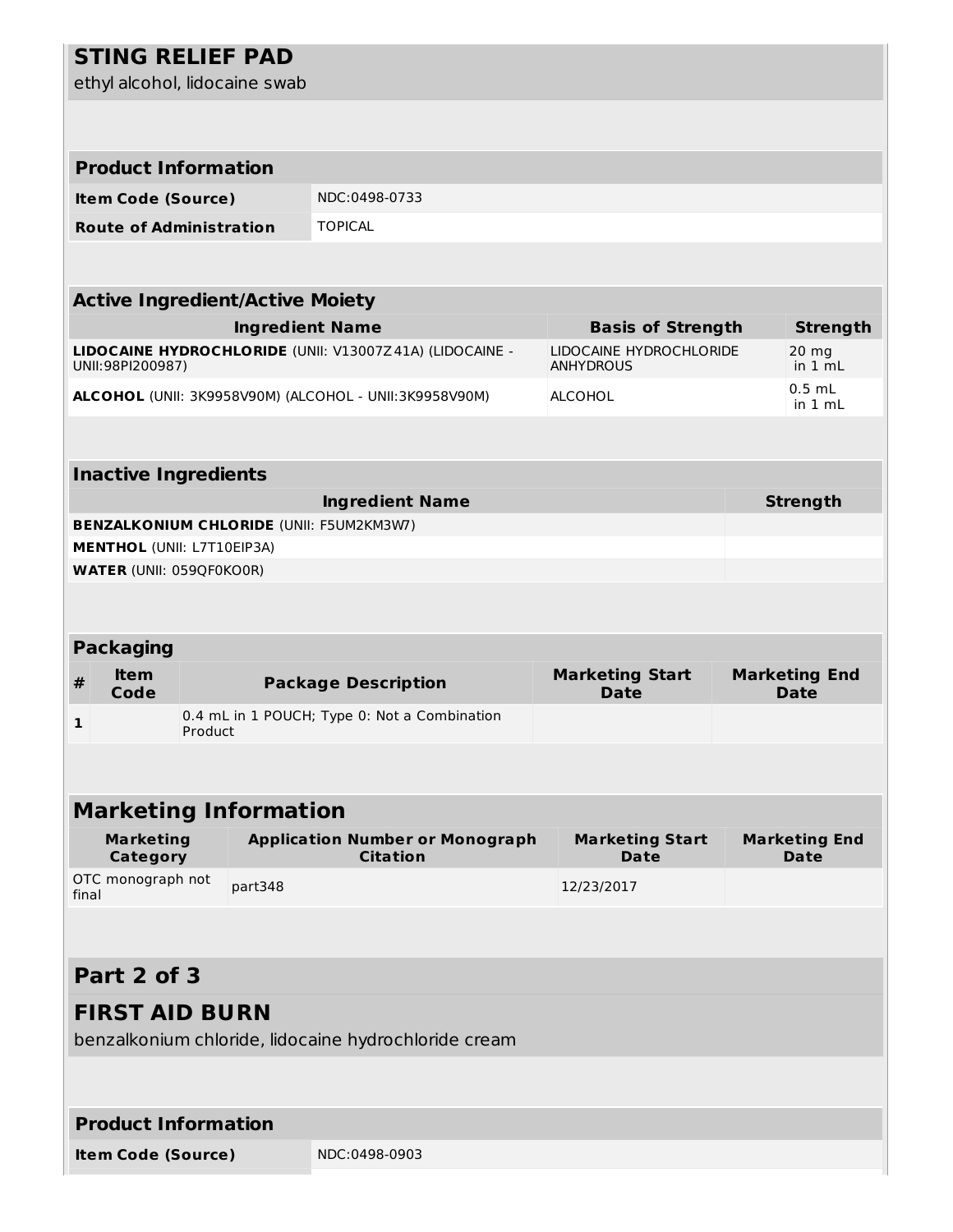| <b>Active Ingredient/Active Moiety</b>                          |                          |                  |  |  |  |
|-----------------------------------------------------------------|--------------------------|------------------|--|--|--|
| <b>Ingredient Name</b>                                          | <b>Basis of Strength</b> | <b>Strength</b>  |  |  |  |
| <b>BENZALKONIUM CHLORIDE (UNII: F5UM2KM3W7) (BENZALKONIUM -</b> | <b>BENZ ALKONIUM</b>     | 0.13q            |  |  |  |
| UNII: 7N6JUD5X6Y)                                               | <b>CHLORIDE</b>          | in 100 g         |  |  |  |
| LIDOCAINE HYDROCHLORIDE (UNII: V13007Z41A) (LIDOCAINE -         | <b>LIDOCAINE</b>         | 0.5 <sub>q</sub> |  |  |  |
| UNII:98PI200987)                                                | <b>HYDROCHLORIDE</b>     | in 100 g         |  |  |  |

#### **Inactive Ingredients**

| <b>Ingredient Name</b>                          | <b>Strength</b> |
|-------------------------------------------------|-----------------|
| <b>PROPYLENE GLYCOL (UNII: 6DC9Q167V3)</b>      |                 |
| <b>ALOE VERA LEAF (UNII: ZY81Z83H0X)</b>        |                 |
| <b>WATER (UNII: 059QF0KO0R)</b>                 |                 |
| <b>STEARIC ACID (UNII: 4ELV7Z65AP)</b>          |                 |
| <b>METHYLPARABEN (UNII: A2I8C7HI9T)</b>         |                 |
| <b>CETYL ALCOHOL (UNII: 936 ST6 CN)</b>         |                 |
| <b>GLYCERYL MONOSTEARATE (UNII: 2300U9XXE4)</b> |                 |
| PEG-100 STEARATE (UNII: YD01N1999R)             |                 |
| <b>LIGHT MINERAL OIL (UNII: N6K5787QVP)</b>     |                 |
| <b>EDETATE DISODIUM (UNII: 7FLD91C86K)</b>      |                 |
| <b>TROLAMINE</b> (UNII: 903K93S3TK)             |                 |
| <b>GLYCERIN (UNII: PDC6A3C0OX)</b>              |                 |
| <b>PROPYLPARABEN (UNII: Z8IX2SC10H)</b>         |                 |
| <b>DIAZOLIDINYL UREA (UNII: H5RIZ3MPW4)</b>     |                 |

## **Packaging**

| ltem<br>#<br>Code | <b>Package Description</b>                   | <b>Marketing Start</b><br><b>Date</b> | <b>Marketing End</b><br><b>Date</b> |
|-------------------|----------------------------------------------|---------------------------------------|-------------------------------------|
| Product           | 0.9 g in 1 PACKET; Type 0: Not a Combination |                                       |                                     |

# **Marketing Information**

| Marketing                  | <b>Application Number or Monograph</b> | <b>Marketing Start</b> | <b>Marketing End</b> |
|----------------------------|----------------------------------------|------------------------|----------------------|
| Category                   | <b>Citation</b>                        | Date                   | <b>Date</b>          |
| OTC monograph not<br>final | part333A                               | 12/20/2017             |                      |

# **Part 3 of 3**

## **ANTISEPTIC TOWELETTE**

benzalkonium chloride liquid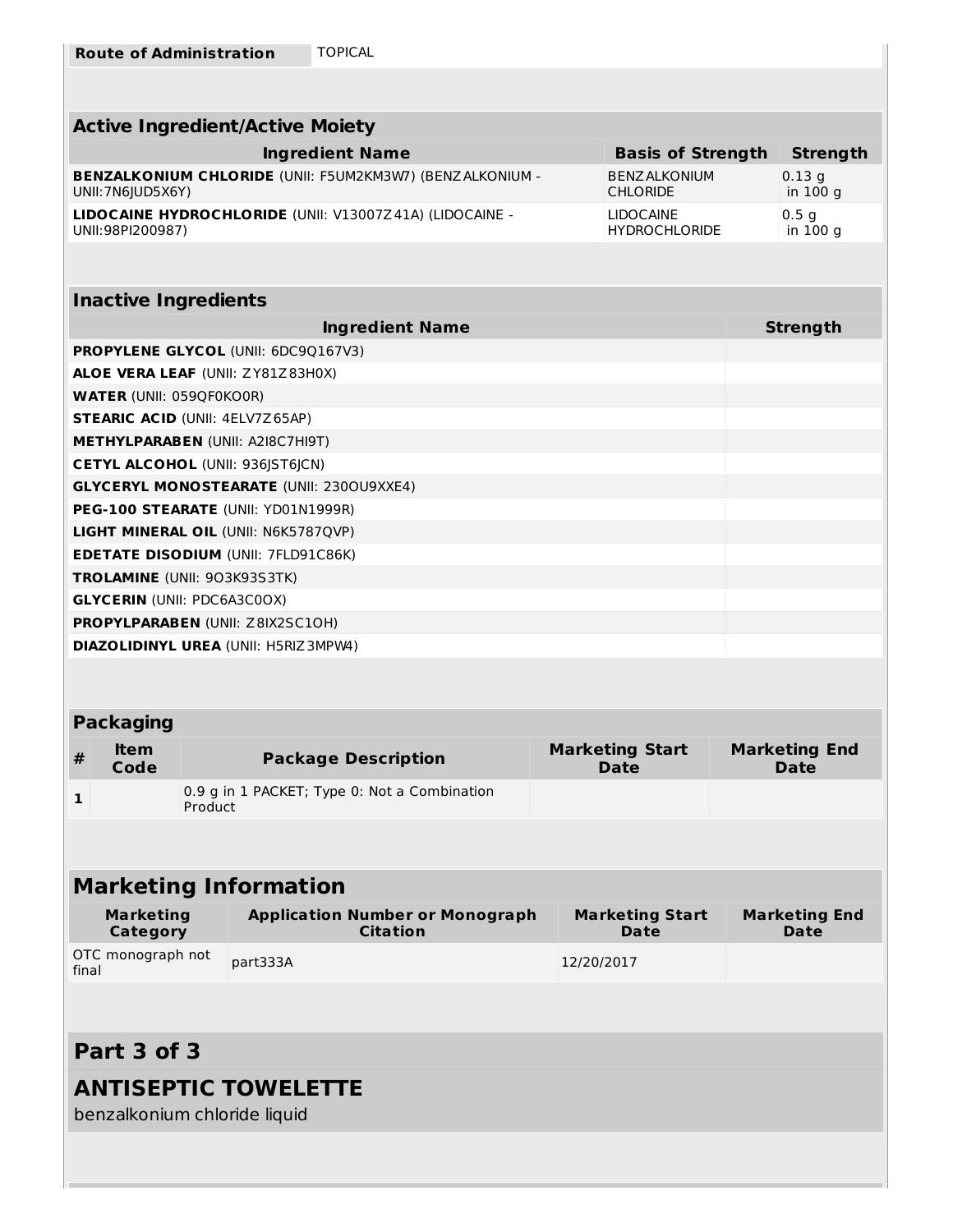|            |                                            | <b>Product Information</b>      |                                                                 |                                       |                                       |                                     |  |  |
|------------|--------------------------------------------|---------------------------------|-----------------------------------------------------------------|---------------------------------------|---------------------------------------|-------------------------------------|--|--|
|            | NDC:0498-0501<br><b>Item Code (Source)</b> |                                 |                                                                 |                                       |                                       |                                     |  |  |
|            |                                            | <b>Route of Administration</b>  | <b>TOPICAL</b>                                                  |                                       |                                       |                                     |  |  |
|            |                                            |                                 |                                                                 |                                       |                                       |                                     |  |  |
|            | <b>Active Ingredient/Active Moiety</b>     |                                 |                                                                 |                                       |                                       |                                     |  |  |
|            |                                            |                                 | <b>Ingredient Name</b>                                          |                                       | <b>Basis of Strength</b>              | <b>Strength</b>                     |  |  |
|            |                                            |                                 | <b>BENZALKONIUM CHLORIDE (UNII: F5UM2KM3W7) (BENZALKONIUM -</b> |                                       | <b>BENZ ALKONIUM</b>                  | $1.3 \, mg$                         |  |  |
|            | UNII: 7N6JUD5X6Y)                          |                                 |                                                                 |                                       | <b>CHLORIDE</b>                       | in 1 mL                             |  |  |
|            |                                            |                                 |                                                                 |                                       |                                       |                                     |  |  |
|            |                                            | <b>Inactive Ingredients</b>     |                                                                 |                                       |                                       |                                     |  |  |
|            |                                            |                                 | <b>Ingredient Name</b>                                          |                                       |                                       | <b>Strength</b>                     |  |  |
|            |                                            | <b>WATER (UNII: 059QF0KO0R)</b> |                                                                 |                                       |                                       |                                     |  |  |
|            |                                            |                                 |                                                                 |                                       |                                       |                                     |  |  |
|            | <b>Packaging</b>                           |                                 |                                                                 |                                       |                                       |                                     |  |  |
| $\pmb{\#}$ | <b>Item</b><br>Code                        |                                 | <b>Package Description</b>                                      | <b>Marketing Start</b><br><b>Date</b> |                                       | <b>Marketing End</b><br><b>Date</b> |  |  |
| 1          |                                            |                                 | 1.4 mL in 1 PACKET; Type 0: Not a Combination                   |                                       |                                       |                                     |  |  |
|            |                                            | Product                         |                                                                 |                                       |                                       |                                     |  |  |
|            |                                            |                                 |                                                                 |                                       |                                       |                                     |  |  |
|            |                                            | <b>Marketing Information</b>    |                                                                 |                                       |                                       |                                     |  |  |
|            | <b>Marketing</b><br><b>Category</b>        |                                 | <b>Application Number or Monograph</b><br><b>Citation</b>       |                                       | <b>Marketing Start</b><br>Date        | <b>Marketing End</b><br>Date        |  |  |
| final      | OTC monograph not                          | part333E                        |                                                                 | 12/21/2017                            |                                       |                                     |  |  |
|            |                                            |                                 |                                                                 |                                       |                                       |                                     |  |  |
|            |                                            |                                 |                                                                 |                                       |                                       |                                     |  |  |
|            |                                            | <b>Marketing Information</b>    |                                                                 |                                       |                                       |                                     |  |  |
|            | <b>Marketing</b><br>Category               |                                 | <b>Application Number or Monograph</b><br><b>Citation</b>       |                                       | <b>Marketing Start</b><br><b>Date</b> | <b>Marketing End</b><br>Date        |  |  |
| other      | unapproved drug                            |                                 |                                                                 | 10/18/2018                            |                                       |                                     |  |  |
|            |                                            |                                 |                                                                 |                                       |                                       |                                     |  |  |
|            |                                            |                                 |                                                                 |                                       |                                       |                                     |  |  |
|            |                                            | <b>4131 FIRST AID KIT</b>       |                                                                 |                                       |                                       |                                     |  |  |

4131 first aid kit kit

**Product Information Product Type HUMAN OTC DRUG <b>Item Code (Source)** NDC:0498-4131 **Packaging # Item Code Package Description Marketing Start Date Marketing End Date**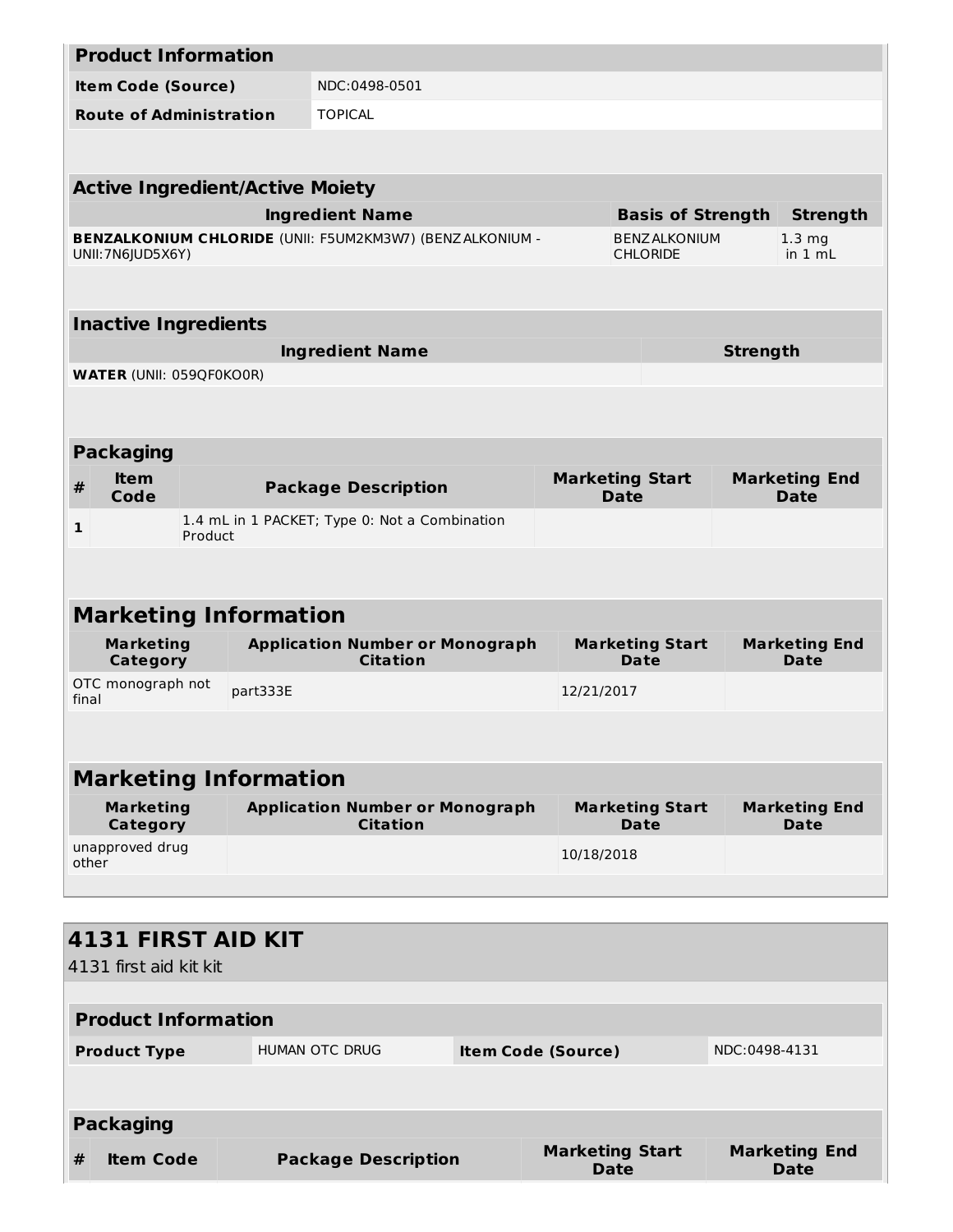| $\mathbf{1}$<br>01 | NDC:0498-4131- 1 in 1 KIT; Type 0: Not a Combination<br>Product |                                                          |                                                           | 10/18/2018        |                                             |                                     |
|--------------------|-----------------------------------------------------------------|----------------------------------------------------------|-----------------------------------------------------------|-------------------|---------------------------------------------|-------------------------------------|
|                    |                                                                 |                                                          |                                                           |                   |                                             |                                     |
|                    | <b>Quantity of Parts</b>                                        |                                                          |                                                           |                   |                                             |                                     |
| Part #             |                                                                 | <b>Package Quantity</b>                                  |                                                           |                   | <b>Total Product Quantity</b>               |                                     |
| Part 1             | 10 POUCH                                                        |                                                          |                                                           | 4 mL              |                                             |                                     |
| Part 2             | 12 PACKET                                                       |                                                          |                                                           | 10.8 <sub>g</sub> |                                             |                                     |
| Part 3             | 2 PACKET                                                        |                                                          |                                                           | $2.8$ mL          |                                             |                                     |
|                    |                                                                 |                                                          |                                                           |                   |                                             |                                     |
|                    | Part 1 of 3                                                     |                                                          |                                                           |                   |                                             |                                     |
|                    |                                                                 | <b>STING RELIEF PAD</b><br>ethyl alcohol, lidocaine swab |                                                           |                   |                                             |                                     |
|                    |                                                                 |                                                          |                                                           |                   |                                             |                                     |
|                    | <b>Product Information</b>                                      |                                                          |                                                           |                   |                                             |                                     |
|                    | <b>Item Code (Source)</b>                                       |                                                          | NDC:0498-0733                                             |                   |                                             |                                     |
|                    | <b>Route of Administration</b>                                  |                                                          | <b>TOPICAL</b>                                            |                   |                                             |                                     |
|                    |                                                                 |                                                          |                                                           |                   |                                             |                                     |
|                    |                                                                 | <b>Active Ingredient/Active Moiety</b>                   |                                                           |                   |                                             |                                     |
|                    |                                                                 | <b>Ingredient Name</b>                                   |                                                           |                   | <b>Basis of Strength</b>                    | <b>Strength</b>                     |
|                    |                                                                 |                                                          |                                                           |                   |                                             |                                     |
|                    | UNII:98PI200987)                                                |                                                          | LIDOCAINE HYDROCHLORIDE (UNII: V13007Z41A) (LIDOCAINE -   |                   | LIDOCAINE HYDROCHLORIDE<br><b>ANHYDROUS</b> | 20 mg<br>in 1 mL                    |
|                    |                                                                 |                                                          | ALCOHOL (UNII: 3K9958V90M) (ALCOHOL - UNII:3K9958V90M)    |                   | <b>ALCOHOL</b>                              | $0.5$ mL<br>in $1 \text{ mL}$       |
|                    |                                                                 |                                                          |                                                           |                   |                                             |                                     |
|                    | <b>Inactive Ingredients</b>                                     |                                                          |                                                           |                   |                                             |                                     |
|                    |                                                                 |                                                          | <b>Ingredient Name</b>                                    |                   |                                             | <b>Strength</b>                     |
|                    |                                                                 |                                                          | <b>BENZALKONIUM CHLORIDE (UNII: F5UM2KM3W7)</b>           |                   |                                             |                                     |
|                    | <b>MENTHOL (UNII: L7T10EIP3A)</b>                               |                                                          |                                                           |                   |                                             |                                     |
|                    | <b>WATER (UNII: 059QF0KO0R)</b>                                 |                                                          |                                                           |                   |                                             |                                     |
|                    |                                                                 |                                                          |                                                           |                   |                                             |                                     |
| <b>Packaging</b>   |                                                                 |                                                          |                                                           |                   |                                             |                                     |
| #                  | <b>Item</b><br>Code                                             |                                                          | <b>Package Description</b>                                |                   | <b>Marketing Start</b><br><b>Date</b>       | <b>Marketing End</b><br><b>Date</b> |
| $\mathbf{1}$       |                                                                 | Product                                                  | 0.4 mL in 1 POUCH; Type 0: Not a Combination              |                   |                                             |                                     |
|                    |                                                                 |                                                          |                                                           |                   |                                             |                                     |
|                    |                                                                 | <b>Marketing Information</b>                             |                                                           |                   |                                             |                                     |
|                    | <b>Marketing</b><br><b>Category</b>                             |                                                          | <b>Application Number or Monograph</b><br><b>Citation</b> |                   | <b>Marketing Start</b><br>Date              | <b>Marketing End</b><br><b>Date</b> |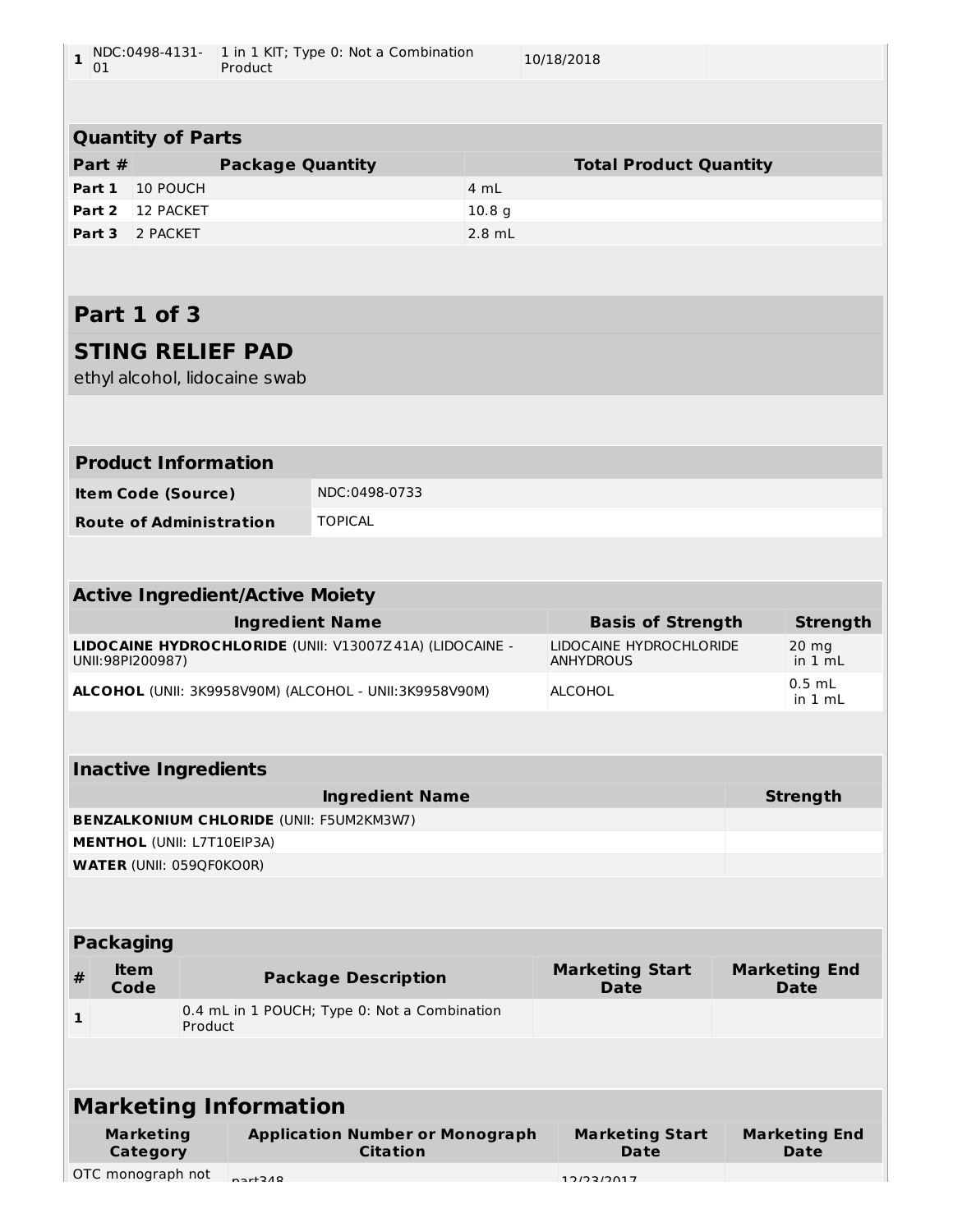| final |
|-------|
|       |

# **Part 2 of 3**

## **FIRST AID BURN**

benzalkonium chloride, lidocaine hydrochloride cream

| <b>Product Information</b>     |                |
|--------------------------------|----------------|
| <b>Item Code (Source)</b>      | NDC:0498-0903  |
| <b>Route of Administration</b> | <b>TOPICAL</b> |

| <b>Active Ingredient/Active Moiety</b>                          |                          |                  |  |  |  |
|-----------------------------------------------------------------|--------------------------|------------------|--|--|--|
| <b>Ingredient Name</b>                                          | <b>Basis of Strength</b> | <b>Strength</b>  |  |  |  |
| <b>BENZALKONIUM CHLORIDE (UNII: F5UM2KM3W7) (BENZALKONIUM -</b> | <b>BENZ ALKONIUM</b>     | $0.13$ q         |  |  |  |
| UNII:7N6JUD5X6Y)                                                | <b>CHLORIDE</b>          | in 100 g         |  |  |  |
| LIDOCAINE HYDROCHLORIDE (UNII: V13007Z41A) (LIDOCAINE -         | <b>LIDOCAINE</b>         | 0.5 <sub>q</sub> |  |  |  |
| UNII:98PI200987)                                                | <b>HYDROCHLORIDE</b>     | in 100 g         |  |  |  |

## **Inactive Ingredients Ingredient Name Strength PROPYLENE GLYCOL** (UNII: 6DC9Q167V3) **ALOE VERA LEAF** (UNII: ZY81Z83H0X) **WATER** (UNII: 059QF0KO0R) **STEARIC ACID** (UNII: 4ELV7Z65AP) **METHYLPARABEN** (UNII: A2I8C7HI9T) **CETYL ALCOHOL** (UNII: 936JST6JCN) **GLYCERYL MONOSTEARATE** (UNII: 230OU9XXE4) **PEG-100 STEARATE** (UNII: YD01N1999R) **LIGHT MINERAL OIL** (UNII: N6K5787QVP) **EDETATE DISODIUM** (UNII: 7FLD91C86K) **TROLAMINE** (UNII: 9O3K93S3TK) **GLYCERIN** (UNII: PDC6A3C0OX) **PROPYLPARABEN** (UNII: Z8IX2SC1OH) **DIAZOLIDINYL UREA** (UNII: H5RIZ3MPW4)

| <b>Packaging</b>      |                     |                                                         |                                       |                                     |  |  |  |  |
|-----------------------|---------------------|---------------------------------------------------------|---------------------------------------|-------------------------------------|--|--|--|--|
| #                     | <b>Item</b><br>Code | <b>Package Description</b>                              | <b>Marketing Start</b><br><b>Date</b> | <b>Marketing End</b><br><b>Date</b> |  |  |  |  |
|                       |                     | 0.9 g in 1 PACKET; Type 0: Not a Combination<br>Product |                                       |                                     |  |  |  |  |
|                       |                     |                                                         |                                       |                                     |  |  |  |  |
| Markating Information |                     |                                                         |                                       |                                     |  |  |  |  |

# **Marketing Information**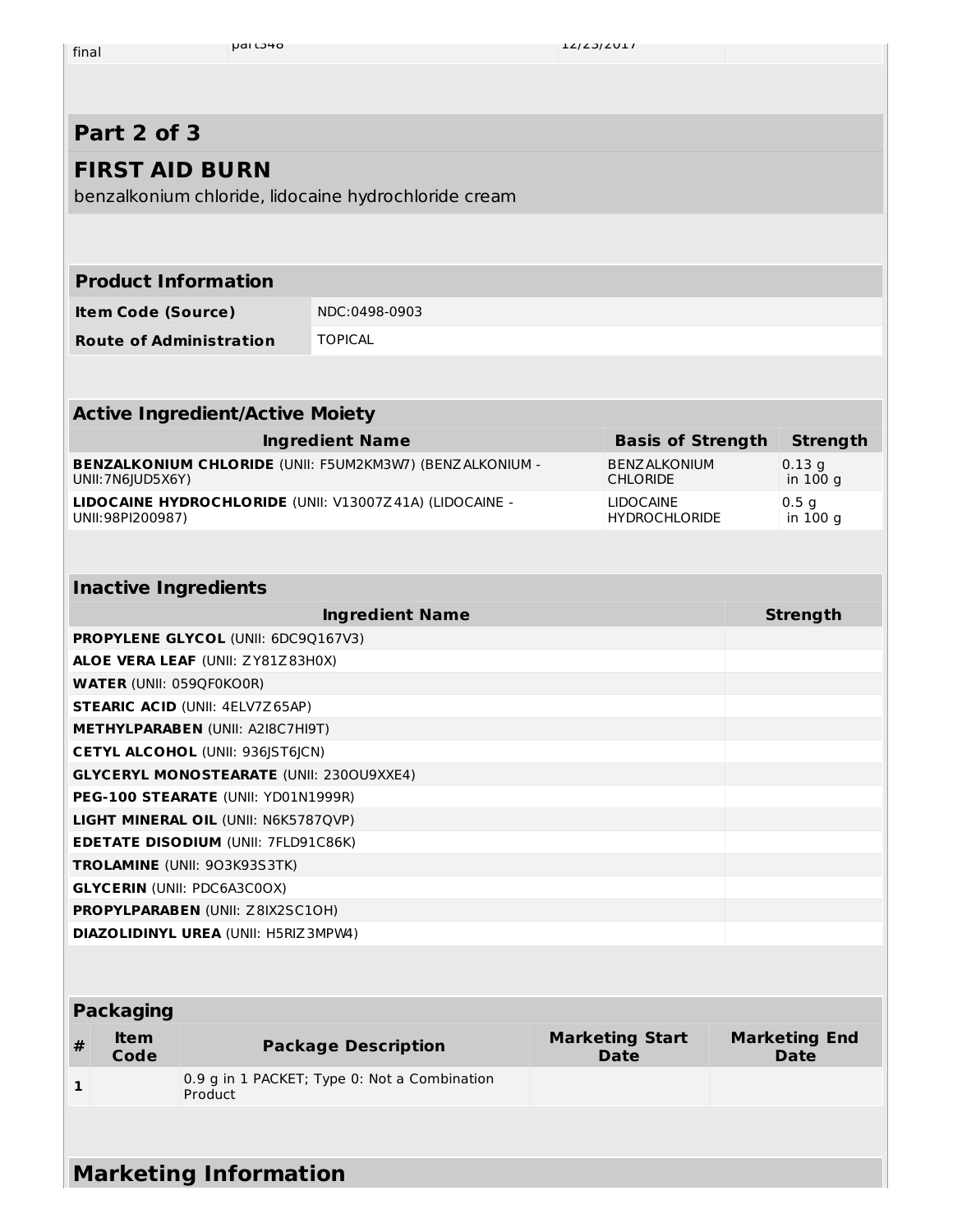| <b>Marketing</b><br><b>Category</b>    |          | <b>Application Number or Monograph</b><br><b>Citation</b>       | <b>Marketing Start</b><br>Date          | <b>Marketing End</b><br><b>Date</b> |  |  |  |  |  |
|----------------------------------------|----------|-----------------------------------------------------------------|-----------------------------------------|-------------------------------------|--|--|--|--|--|
| OTC monograph not<br>final             | part333A |                                                                 | 12/20/2017                              |                                     |  |  |  |  |  |
|                                        |          |                                                                 |                                         |                                     |  |  |  |  |  |
| Part 3 of 3                            |          |                                                                 |                                         |                                     |  |  |  |  |  |
| <b>ANTISEPTIC TOWELETTE</b>            |          |                                                                 |                                         |                                     |  |  |  |  |  |
| benzalkonium chloride liquid           |          |                                                                 |                                         |                                     |  |  |  |  |  |
|                                        |          |                                                                 |                                         |                                     |  |  |  |  |  |
| <b>Product Information</b>             |          |                                                                 |                                         |                                     |  |  |  |  |  |
| <b>Item Code (Source)</b>              |          | NDC:0498-0501                                                   |                                         |                                     |  |  |  |  |  |
| <b>Route of Administration</b>         |          | <b>TOPICAL</b>                                                  |                                         |                                     |  |  |  |  |  |
|                                        |          |                                                                 |                                         |                                     |  |  |  |  |  |
| <b>Active Ingredient/Active Moiety</b> |          |                                                                 |                                         |                                     |  |  |  |  |  |
|                                        |          | <b>Ingredient Name</b>                                          | <b>Basis of Strength</b>                | <b>Strength</b>                     |  |  |  |  |  |
| UNII: 7N6JUD5X6Y)                      |          | <b>BENZALKONIUM CHLORIDE (UNII: F5UM2KM3W7) (BENZALKONIUM -</b> | <b>BENZ ALKONIUM</b><br><b>CHLORIDE</b> | 1.3 <sub>mg</sub><br>in $1 mL$      |  |  |  |  |  |
|                                        |          |                                                                 |                                         |                                     |  |  |  |  |  |
| <b>Inactive Ingredients</b>            |          |                                                                 |                                         |                                     |  |  |  |  |  |
|                                        |          | <b>Ingredient Name</b>                                          | <b>Strength</b>                         |                                     |  |  |  |  |  |
| <b>WATER (UNII: 059QF0KO0R)</b>        |          |                                                                 |                                         |                                     |  |  |  |  |  |
|                                        |          |                                                                 |                                         |                                     |  |  |  |  |  |
| <b>Packaging</b>                       |          |                                                                 |                                         |                                     |  |  |  |  |  |
| <b>Item</b><br>$\#$<br>Code            |          | <b>Package Description</b>                                      | <b>Marketing Start</b><br><b>Date</b>   | <b>Marketing End</b><br><b>Date</b> |  |  |  |  |  |
| 1                                      | Product  | 1.4 mL in 1 PACKET; Type 0: Not a Combination                   |                                         |                                     |  |  |  |  |  |
|                                        |          |                                                                 |                                         |                                     |  |  |  |  |  |
| <b>Marketing Information</b>           |          |                                                                 |                                         |                                     |  |  |  |  |  |
| <b>Marketing</b><br><b>Category</b>    |          | <b>Application Number or Monograph</b><br><b>Citation</b>       | <b>Marketing Start</b><br>Date          | <b>Marketing End</b><br>Date        |  |  |  |  |  |
| OTC monograph not<br>final             | part333E |                                                                 | 12/21/2017                              |                                     |  |  |  |  |  |
|                                        |          |                                                                 |                                         |                                     |  |  |  |  |  |
| <b>Marketing Information</b>           |          |                                                                 |                                         |                                     |  |  |  |  |  |
| <b>Marketing</b><br>Category           |          |                                                                 | <b>Marketing Start</b>                  | <b>Marketing End</b>                |  |  |  |  |  |
|                                        |          | <b>Application Number or Monograph</b><br><b>Citation</b>       | Date                                    | Date                                |  |  |  |  |  |
| unapproved drug<br>other               |          |                                                                 | 10/18/2018                              |                                     |  |  |  |  |  |